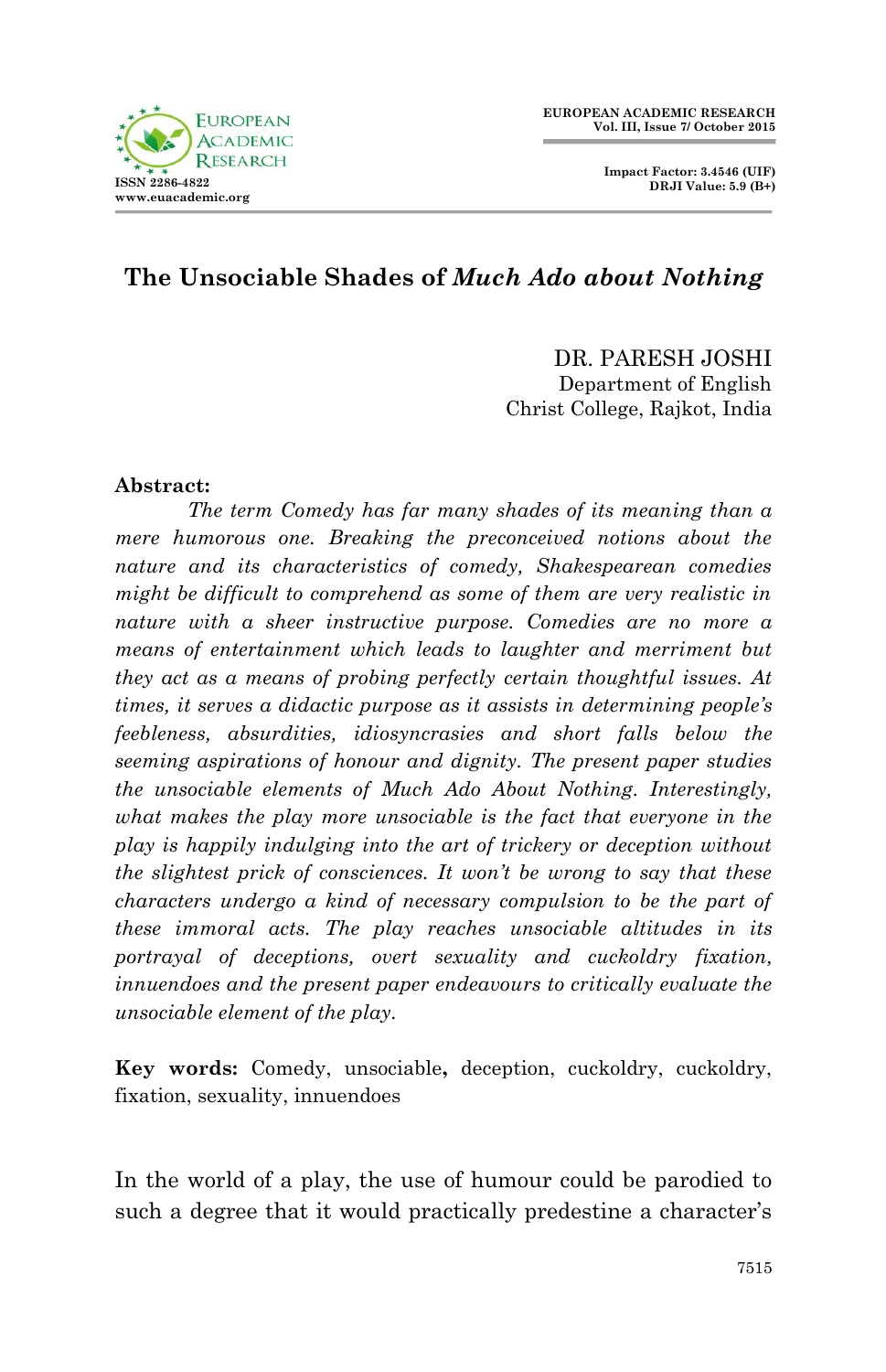behavior. Humour is such a weapon that it makes its point yet it doesn"t hurt anyone. It cannot be denied that Shakespeare and his characterization of emblematic characters have to be significantly esteemed. Shakespeare has created some of the most appealing characters the mind of man has ever created. Critically speaking, with reference to his one of the "mature" comedies "*Much Ado About Nothing'*, it can also be seen as the most unsociable comedy which was written somewhere at the end of his decade of extraordinary achievement and invention, which definitely doesn't make it a throwaway play. The very most creditable part about *'Much Ado about Nothing'* is its upfront lucidity which has invited outstandingly diverse responses from its readers. For instance commenting on the *Much Ado about Nothing* Barbara Everett states,

> "Social workers sometimes speak of people 'falling through the net'. That's what it can seem that *Much Ado about Nothing* has done, critically speaking. Audiences and readers rarely like it quite as much as the two comedies by Shakespeare which follow it, *As You Like It* and *Twelfth Night:* they feel that by comparison it lacks some sort of magic."(167)

The entire play becomes a complex of deceptions and within this exterior one has to explore the theme which would eventually emerge from tragic environments. These deceptions appear in different ways like self-deception, contrivances aimed for the deception of others, which can also be called 'practices', which keeps floating throughout the play creating further confusion. Interestingly, these "practices" are aimed to manipulate the feelings and effectively work on the perceptions of the targeted person. There is no escaping the fact, that the play is riddled with "practices" and these deceptions/practices not only shapes the plot but also progresses it. The characters seem to improvise and invent these practices as the occasion demands. These 'seemingly truths' and its ingenuity undergoes a series of scheduling, implementation followed by subsequent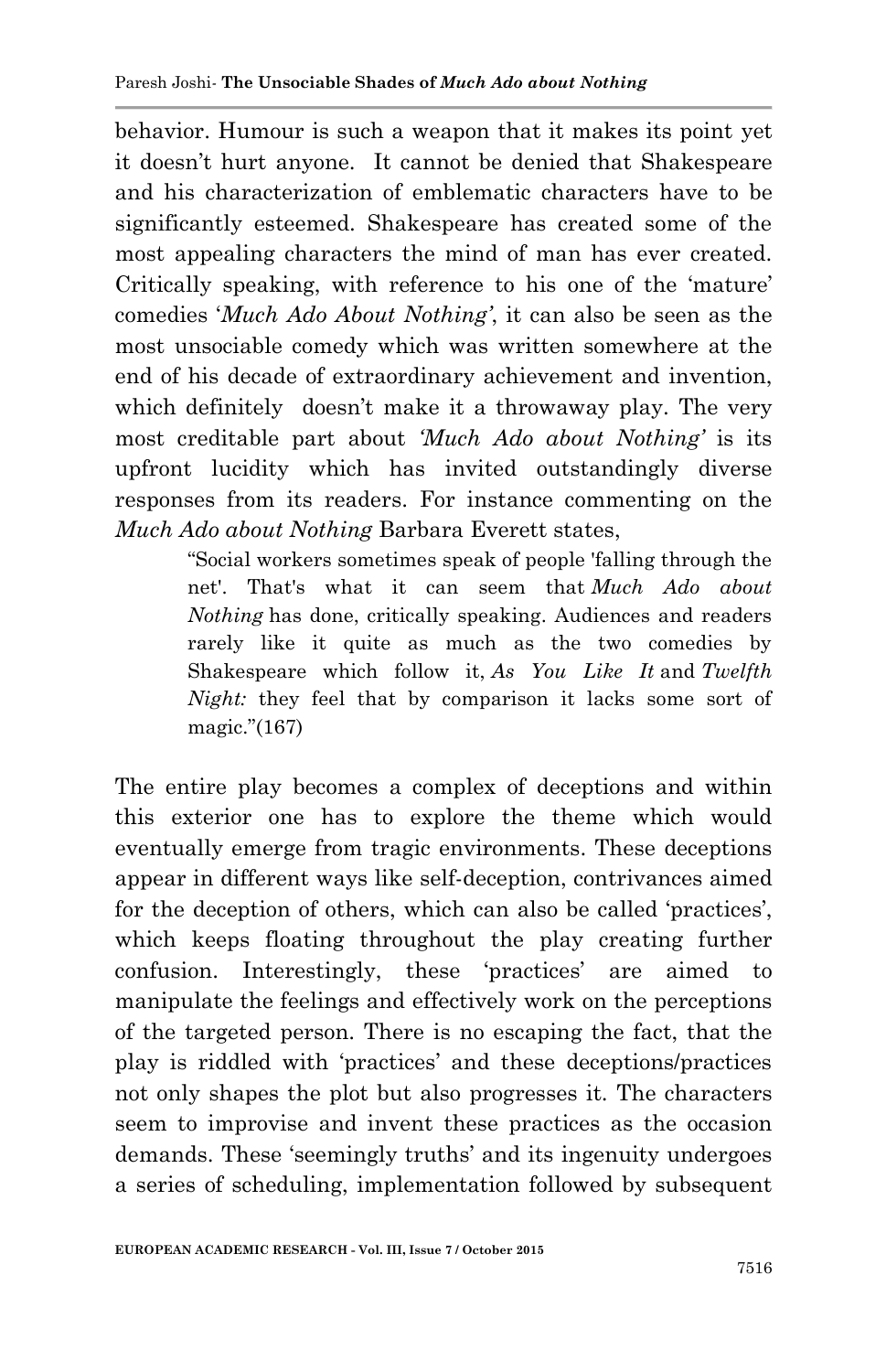consequence. Interestingly, this play has most of its characters who might have played both of the roles at one time or the other during the play both as "victims" and practitioners". Nonetheless to mention that there are enough characters who willingly volunteer to be the part of this 'game-trick'. For example, Don Pedro asks for the assistance from not only the lovers; Hero-Claudio, but also the respectable governor of Messina to play the role of Cupids.

> Don Pedro: "…..I will in the interim undertake one of Hercules" labours, which is, to bring Signior Benedick and the Lady Beatrice into a mountain of affection th' one with th' other. I would fain have it a match, and I doubt not but to fashion it, if you three will but minister such assistance as I shall give you direction." (Act 2, Scene 1, Line- 362-370)

Obviously, a question that arises would be that do these wellmotivated "deceptions" take indefensible jeopardies? Well certainly, the confusion that would be caused by these failures has an answer in the question itself. However not hesitant by the risk factors, and taking it as sports, Don Pedro moves ahead to play the role of Cupid-the love god making him positively confident about the consequences when he says-

> "…… I will teach you how to humour your cousin, that she shall fall in love with Benedick, and I, with your two helps, will so practice on Benedick that, in despite of his quick wit and his queasy stomach, he shall fall in love with Beatrice. If we can do this, Cupid is no longer an archer; his glory shall be ours, for we are the only love-gods. Go in with me, and I will tell you my drift. (Act 2, Scene 1, Line- 380-387)

And genetically spending major of his life commanding people, he runs his deceptions like a military operations and this is suggestive in the following lines-

"And her hearing prisoner with the force.

And strong encounter of my amorous tale;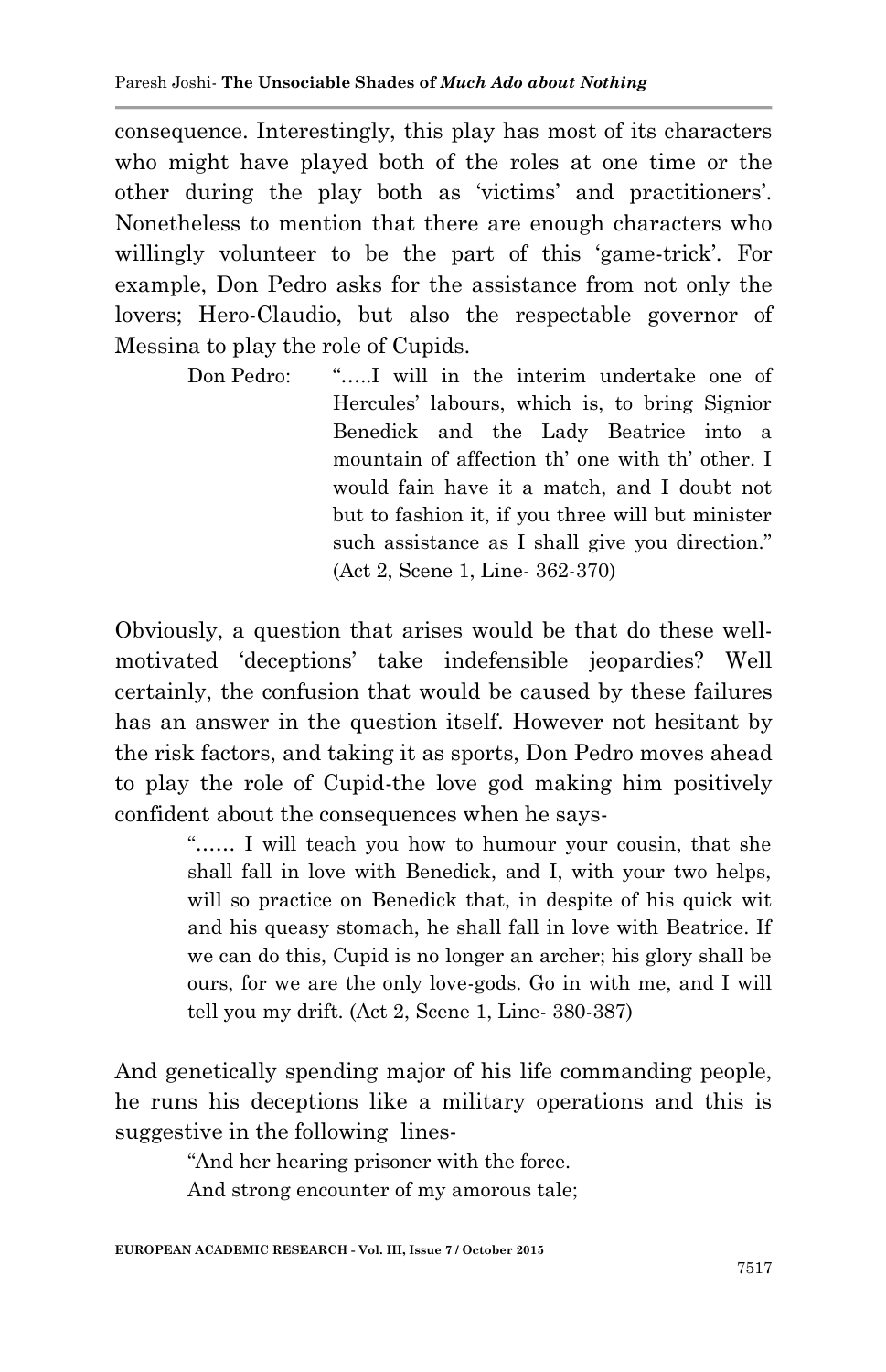Then after to her father will I break, And the conclusion is, she shall be thine. "(Act 1, Scene 1, Line- 324-328)

This play's dramatic world is markedly military, not to say macho, world in which soldiers live very comfortably and that becomes their whole world, until the previous attitudes and beliefs don"t encounter the feminine sensibilities. All of the male champions of the "Messina" have definitely been attuned with nobility yet these collaboration of characters gives a wonderful means of exploring characteristic assertiveness to sex, the opposite sex and marriage. And these disquietingly illustrative assortments of mannish attitudes, in this perspective keep coming to the surface level in many of the dialogues in the play. For Instance,

### **BENEDICK**

I noted her not; but I looked on her.

### **CLAUDIO**

Is she not a modest young lady? (Act 1, Scene 1, Line-149- 150)

#### And,

#### **DON PEDRO**

You embrace your charge too willingly. I think this is your daughter.

#### **LEONATO**

Her mother hath many times told me so.

#### **BENEDICK**

Were you in doubt, sir, that you asked her?

#### **LEONATO**

Signior Benedick, no; for then were you a child. (Act 1, Scene 1, Line-93-97)

It is this overtness of the language which adds to the plays being unsociable shades at times.

The play reconnoiters and detects the damaging, neurotic-making dynamics of that "conventional principle that directs the male character's sexual attitudes'. And here comes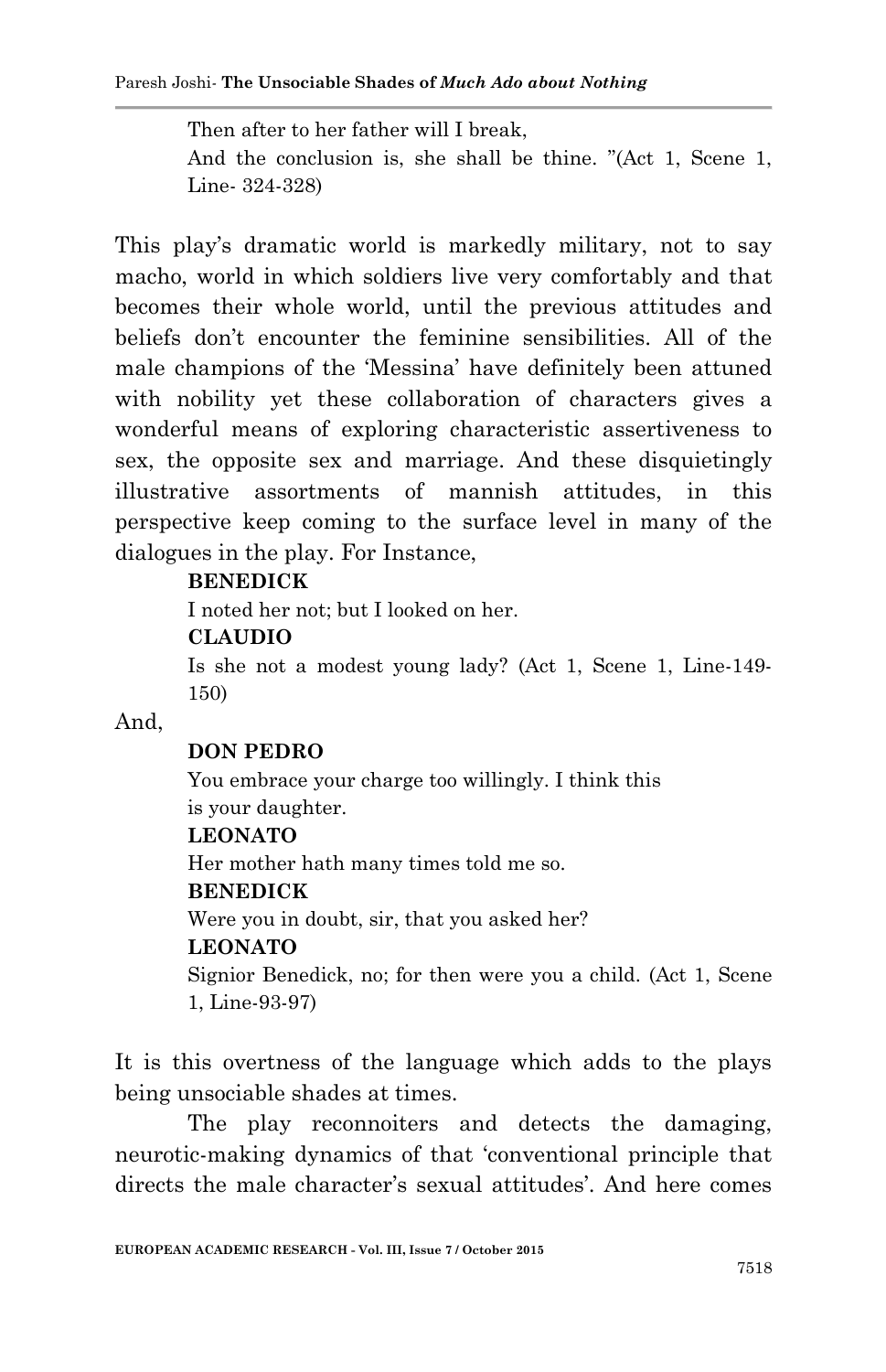the role of a student of literature, who should first be a learner of history, learning to see with what Michael Baxandall calls the "period eye" (103).

Shakespeare's genius self is obvious in the way he brings such a fine mixture of the major and minor characters assisting each other for the outcome in their deceptions. Likewise, when Claudio seeks Don Pedro"s help- this provides the opening for his ingenuity. Similarly, Don Pedro uses the same while he needs to prepare the complex tricking of Beatrice and Benedick, Don John's disaffection is ripe for Borachio's scheme. Note the subtle difference between the two royal princes Don Pedro who "fashion" these practices and Don John who "frames" his villainies as seen above.

Don John: Any bar, any cross, any impediment will be med"cinable to me. I am sick in displeasure to him, and whatsoever comes athwart his affection ranges evenly with mine. How canst thou cross this marriage? (Act 2, Scene 2, Line-4-8)

Sarcastically speaking, though this play embodies the courtly ideas of social grace and wit – the qualities that drive the comedic nature of the play underneath this gentle exterior lies "Nothing"- in its all applicable shades. Nevertheless the "practices" if observed minutely, everyone in the play is happily indulging into the art of trickery or deception without the slightest prick of consciences or it won"t be wrong to say that these characters undergo a kind of necessary compulsion to be the part of these immoral acts. For Instance,

### **LEONATO**

My lord, I am for you, though it cost me ten nights' watchings. **CLAUDIO** And I, my lord. **DON PEDRO** And you too, gentle Hero? **HERO**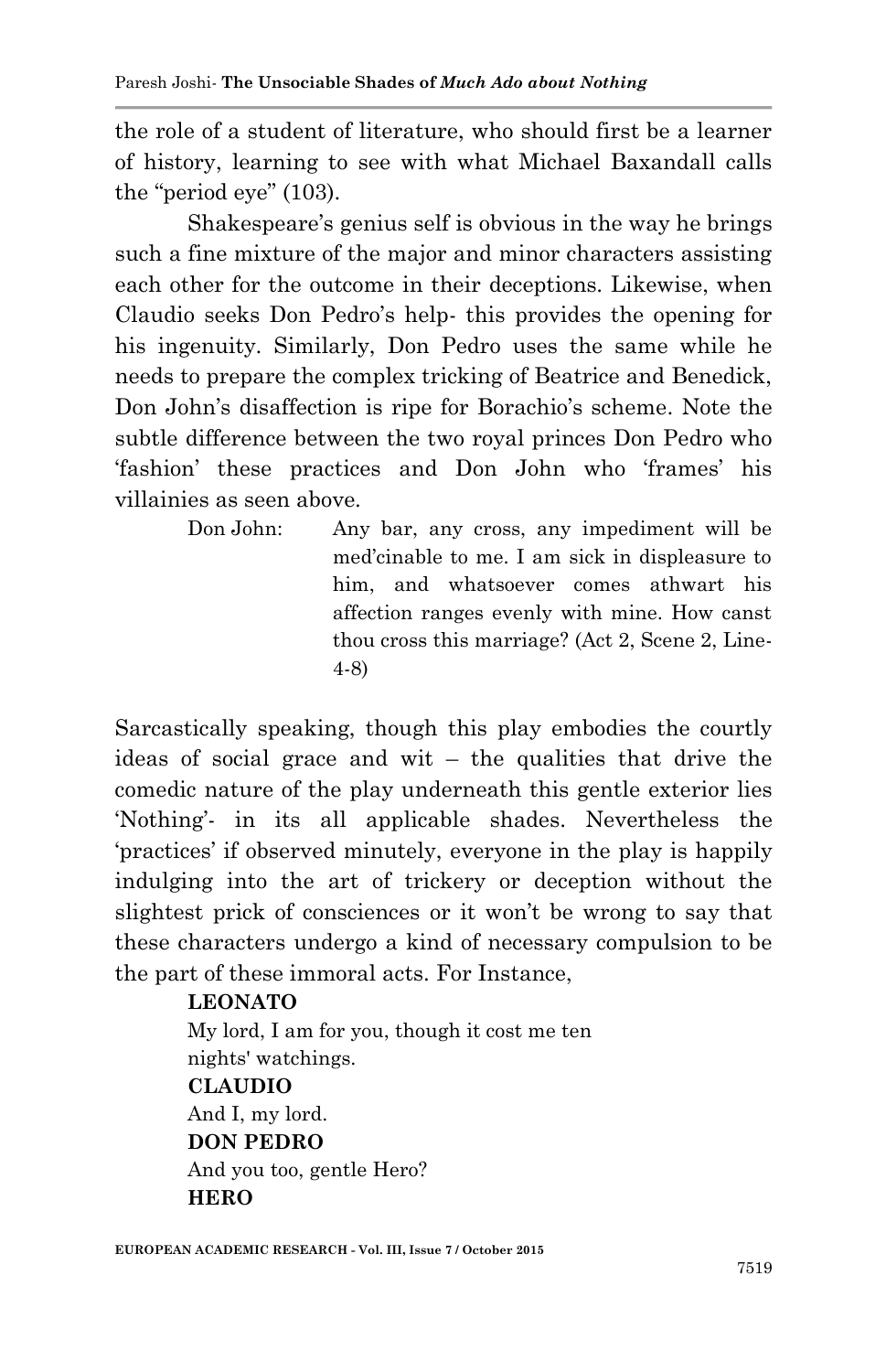I will do any modest office, my lord, to help my cousin to a good husband. (Act 2, Scene 1, Line-342-347)

The fact that cannot be put under scrutiny is that these strategies or practices or deceptions can only be operative through the tendencies of the society in which these deceptions are to be worked. Isn"t it obvious that right from the beginning we do find the glimpse of a practice of mind which places a ready conviction in appearances and surface values. Almost all of the characters practice deception in a small way yet they do so. This tendency drives readers to think about was this how Elizabethan behaved? Or was pretending normal and necessary? Now this makes the play unsociable in nature and one of the most noteworthy observation from the play would be that people who are aware of the part of the scheme are effortlessly sometimes taken in. Like Don Pedro"s attitude towards Hero at the dance scene makes Claudio the victim of the "practice" which he himself has approved. And unfortunately, the first misunderstanding that is created in the text doesn"t teach Claudio any lesson. Funny it might sound but sometimes we do get caught into our own web. When Don John comes with the disastrous news, it doesn"t occur to Claudio that he might be the victim of the same practice. Yet, Claudio's example isn't the lone proof, we do see many other characters falling victim to their own trap. Like when the confusion is cleared after the dance, we see Don Pedro actually trying to make a casual proposal to ask Beatrice for marriage which she cleverly rejects saying that she can"t afford him.

#### **BEATRICE**

I would rather have one of your father's getting. Hath your grace ne'er a brother like you? Your father got excellent husbands, if a maid could come by them. **DON PEDRO** Will you have me, lady? **BEATRICE** No, my lord, unless I might have another for working-days: your grace is too costly to wear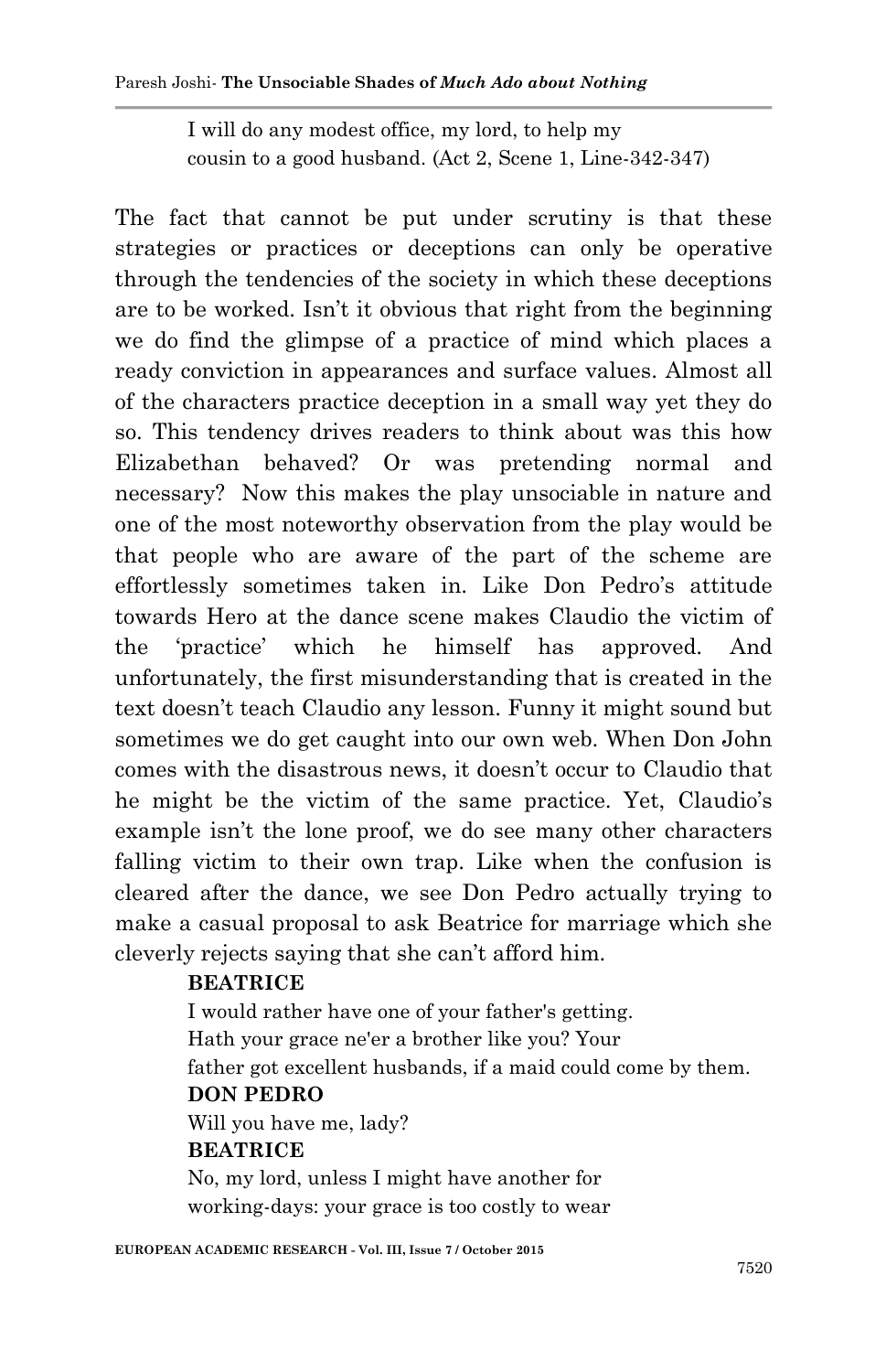every day. But, I beseech your grace, pardon me: I was born to speak all mirth and no matter. (Act 2, scene1, Line 298-306)

What makes this play an unsociable play could be the excessive obsession of cuckoldry with its sexual innuendoes. For Instance,

#### **BENEDICK**

That a woman conceived me, I thank her; that she brought me up, I likewise give her most humble thanks: but that I will have a recheat winded in my forehead, or hang my bugle in an invisible baldrick, all women shall pardon me. Because I will not do them the wrong to mistrust any, I will do myself the right to trust none; and the fine is, for the which I may go the finer, I will live a bachelor.

#### **DON PEDRO**

I shall see thee, ere I die, look pale with love.

# **BENEDICK**

With anger, with sickness, or with hunger, my lord, not with love: prove that ever I lose more blood with love than I will get again with drinking, pick out mine eyes with a ballad-maker's pen and hang me up at the door of a brothel-house for the sign of blind Cupid. (Act 1, Scene 1, Line-217-231)

Or was the author trying to attribute sexual mistrust to masculine insecurity rather than targeting feminine infidelity? Shakespeare does play on the insecurities of mere social inference which touches all the characters in this play. And this thought rightly reminds us of the lines *As You Like It* 

> "I do now remember a saying, "The fool doth think he is wise, but the wise man knows himself to be a fool" (Bednaarz cited in Barbera, 231).

Aspects such as portrayal of men, cuckoldry and infidelity that runs down as the themes in many of his plays, surprisingly forces us to think about all of the other plays as there aren"t many unfaithful wives portrayed in his plays. Yet this imaginative Cuckoldry practiced by Renaissance culture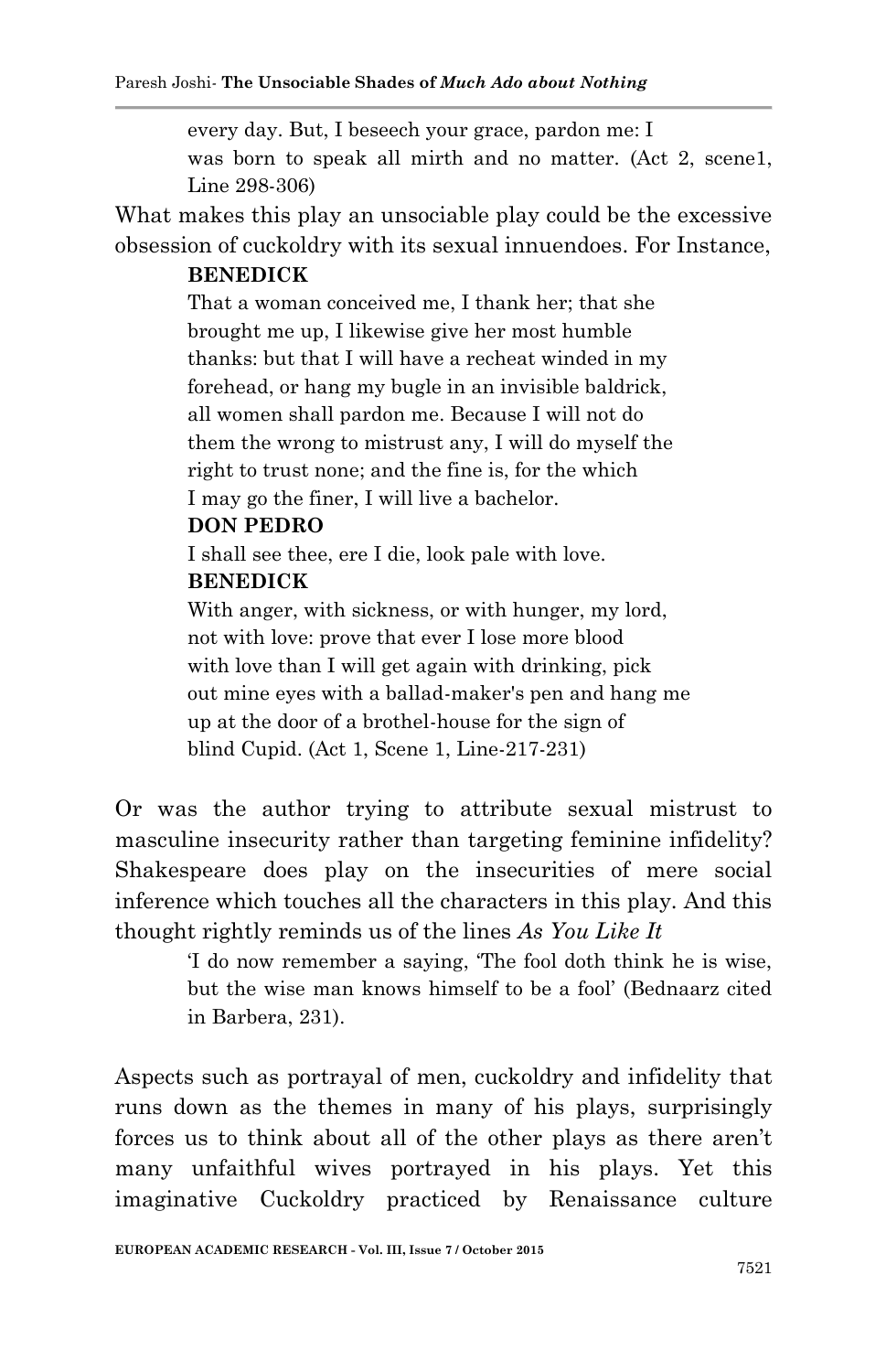produced very quarrelsome and frustrated lovers forming a narcissist personality disorder. We find this cuckoldry anxiety of young, unmarried lovers in many of his plays like The *Two Gentlemen of Verona*, *The Comedy of Errors,* and *Love's Labour's Lost*. Adding to this list what comes to our mind are the well-known characters for whom personal jealousy hinders the supervision of their public justice in the plays like *Othello, The Merry Wives of Windsor* and *The Winter's Tale*. And not to forget to mention the jealous soldiers in *Much Ado About Nothing*. The fixation of cuckoldry directly emphasizes women's physical virginity and the fear of infidelity was too visible more in the people of upper class. This fretfulness of adultery put women in difficult position to deal with their husbands, finding it too insulting and the idea of considering women to be too weak that they would end up having physical intimacy with anyone they find around was unbearable. Look at how the relationships are at stake with people who do have the cuckoldry fixation. The following words spoken by Claudio clearly reflects the Elizabethan priorities.

> "There, Leonato, take her back again. Give not this rotten orange to your friend. She"s but the sign and semblance of her honor. Behold how like a maid she blushes here! Oh, what authority and show of truth Can cunning sin cover itself withal! Comes not that blood as modest evidence To witness simple virtue? Would you not swear, All you that see her, that she were a maid By these exterior shows? But she is none. She knows the heat of a luxurious bed. Her blush is guiltiness, not modesty. (Act 4, Scene 1, Line 28- 39)

This sense of contamination that attaches to the image of Hero in the above lines is very differently seen in the play *'All's Well That Ends Well'* where Shakespeare's warming verbal "Friction"- is on the subject of virginity as another kind of death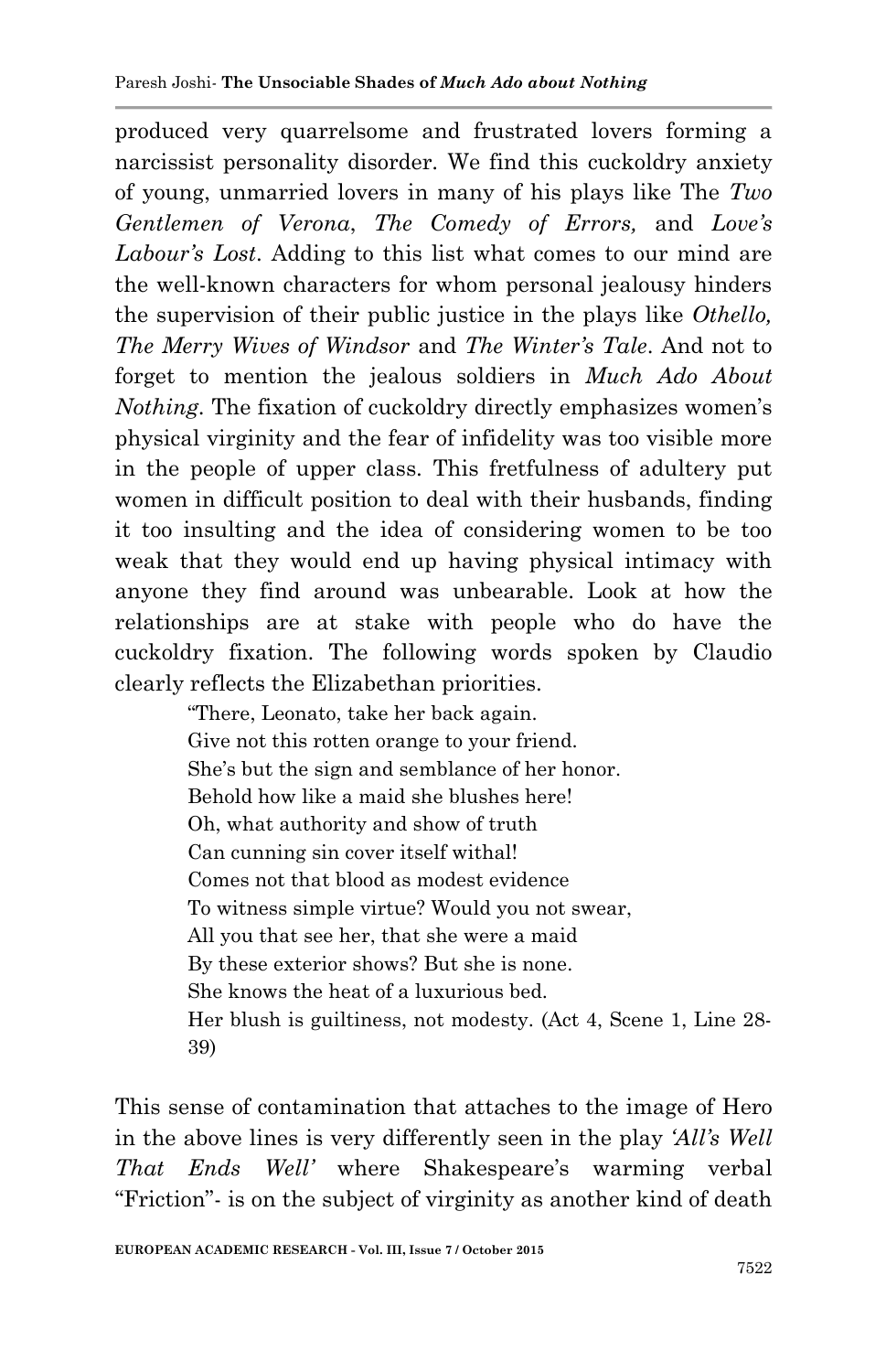("virginity murthers itself," I.i. 139) as mentioned bellow in the lines of-

Parolles: …Loss of virginity is rational increase, and there was never virgin got till virginity was first lost….Virginity, by being once lost, may be ten times found; by being ever kept, it is ever lost. "Tis too cold a companion; away with't! ....'tis against the rule of nature....Keep it not, you cannot choose but lose by"t. Out with't! Wwithin tone year it will make itself two, which is a goodly increase, and the principal itself not much the worse. (Act 1, Scene 1, Line 27-49)

Considering this line Parolles had used a term "vendible commodity" in his exchange with Helena in Act I of the play "*All's Well That Ends Well'* beautifully echoes a contrasting emphasize on the subject of virginity which has been presented as a commodity that "the longer kept" is "the less worth"

"Off with"t while "tis vendible." (Act 1, Scene, Line154-55)

It is dishonorable stigma of cuckoldry that maddens Claudio of his confidence which has resulted in rejection of Hero as a suitable partner. Ironically, virginity, like a life, can only be taken once: the self-tormenting Claudio and his imaginations instruct him that what remains for him to do is to disown Hero forever. This tragicomic irony is horrible and very disturbing. What comes to our mind is a similar thought echoed in the play "Othello", when Othello entertains the idea of Desdemona"s infidelity and that to such an extent that he is prepared to murder her. Othello raging in anger says, "Thy Bed lust-stain"d, shall with Lusts blood bee spotted"

We see Othello"s devastating collapse after he has murdered his still-virginal bride who was waiting for him on those re-laid, unspotted wedding sheets. However, Claudio is relieved by Shakespeare by not allowing Claudio to go into that "devastating collapse" which is just for a momentary when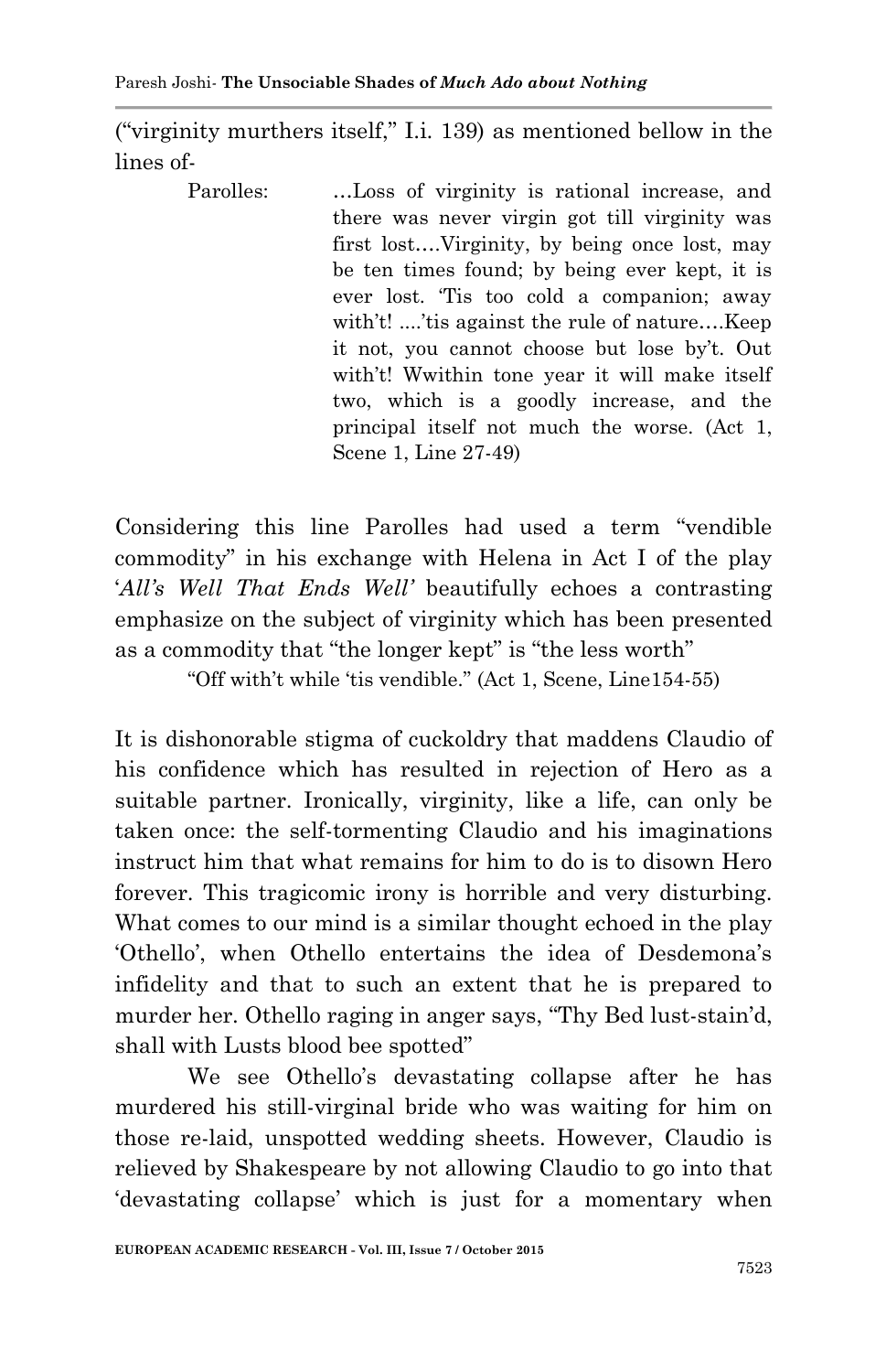Leonato to Claudio's surprise when he was guilty of what he had done unknowingly and asks for forgiveness, Leonato presents Claudio with an 'Another Hero'. Othello's torment disturbs the readers whereas Claudio's lament doesn't create that impact because we do have all the information we need and this serves as a perspective on the action, so that we focus not on "what will happen next?" as in straight suspense, but on "when will it happen, and how?", which is the teasing suspense of comedy, giving us a ready appreciation of the dramatic ironies as they happen. (Bradshaw, 365)

Opening up of the discussion of virginity (as a subject and its excessive obsession or demand) makes the text more a forbidden text making it more unsociable in form. All this clubbed together right from with name changes to Hero from Margaret at Hero's bed chamber, a carefully laid down gulling scene, the public humiliation of Hero in the church scene, the feigned death of Hero, proxy wooing, and much more malapropism of Dogberry makes the narrative and its plot a more unsociable play.

Other components of the play like modern conventions of "honesty" is seen more in danger, characters disguising themselves in one way or another, villainy, scheming, sparkling wordplays, issues confronting Elizabethan values of propriety and social decorum, deception exploiting the emotional instability and play being an inquisition into the values of society that refuses to question its values- all of these put this play in a different degree altogether. Are these the inflation or deflation of values of the society where the play is set in?

The tricks like in *'Much Ado About Nothing'*- a tombtrick can be considered lesser dangerous in comparison to the bed-tricks in the two later, much darker comedies- *Measure for Measure* and *All's Well That Ends Well.* (Parker, 292)This tomb trick looks more like a kind of 'good deceit' or 'virtuous untruth', a device of worldly accommodation in a light but moral art which does suit the love-comedy type of degree. These casual phrases making it a light comedy does give depth and vitality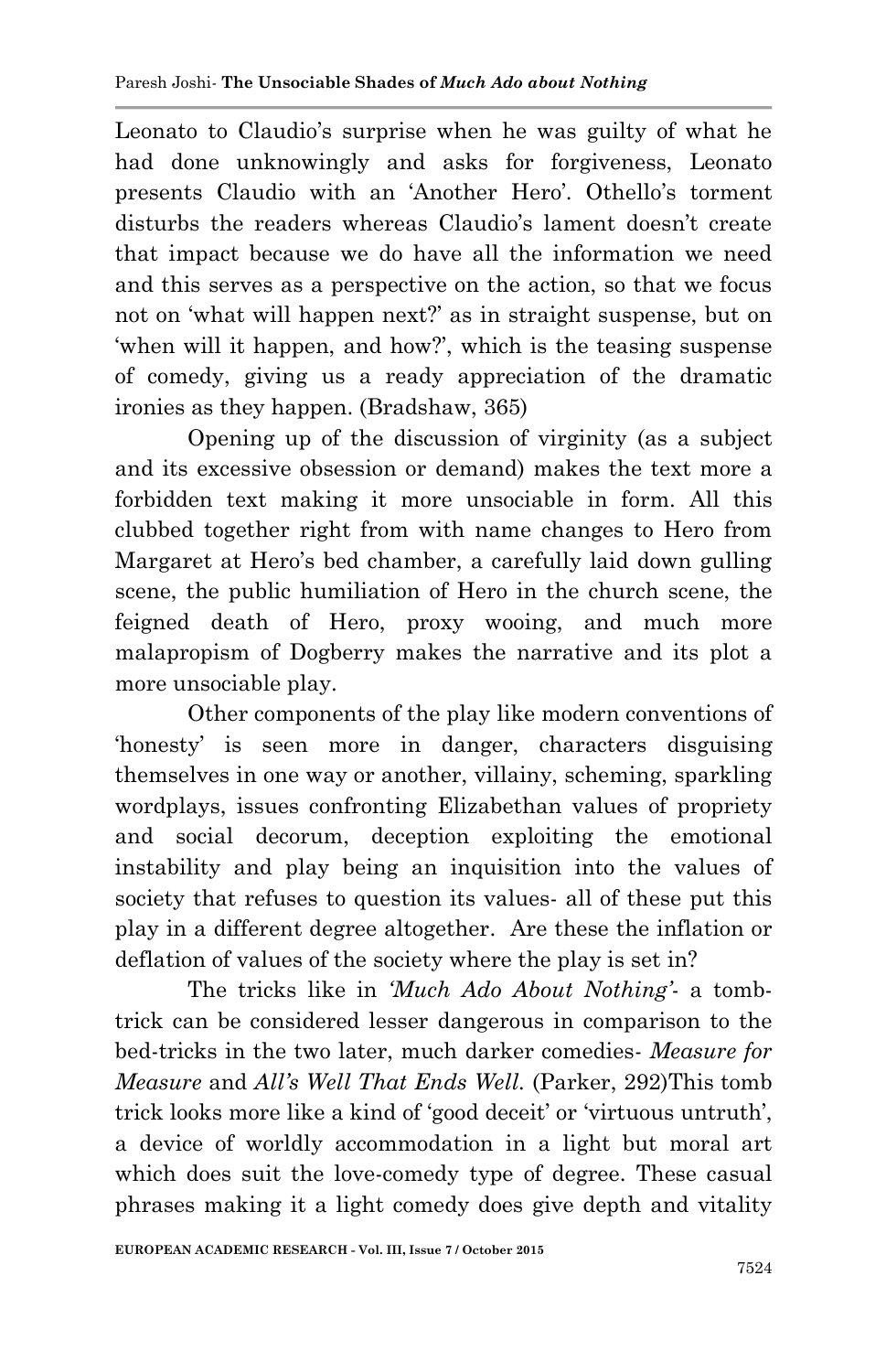which has helped this text to survive even today. In fact the Bard was experimenting this novelistic comedy which might look simple to the eye but its simplicity is a solidity; reminding us not only through its title but also play, that, though life is undeniably grave, most human beings pass much of their time in trivial things, that the ordinary, social fabric of life could have been very thin, made up of trivia, and we can often feel a kind of real nothingness underneath. (Macdonald, 347)

Shakespeare's comedies are a 'Nothing' concerned with thoughtful things; and these grim things are the principles of true human feeling in a world in which an intelligent man knows that so much is nothing. And to be at ease in such reflections demands, at once, ironic detachment. Shakespeare's genius lies plainly in the fact that there is so much of "Nothing" underneath the nothing. And Shakespeare plainly wanted his text to be it so, the world he had invented to be swept through the currents of pointless energetic bewilderment.

We see a great emphasize of the dramatic connection between the extension of life with respect to Hero"s feigns death and the extending of words. The curious phallic language with its undertone of the sexual sense of different evocation makes 'Language', also the protagonist of this text. Shakespeare must have been an innate mimic, as he loves to break up his languages with mockery, and has kind of chameleon quality which makes him seize on any opportunity for a change of style. And this is evident in the play where the honest and original people use prose and the conventional people make use of verse. Language becomes more a weapon of "Wit" for the strong, only those with the poise to remain balanced and adaptive can have the privilege of it. And hence it's appropriate use is only by a privilege group of people- where Dogberry and his fellow mates fail to register their names. However, it should be noted that the use of language also determine the degree of proximity to the aristocracy in this play. For example in the play *'Much Ado About Nothing'*, Messenger at the beginning of the play does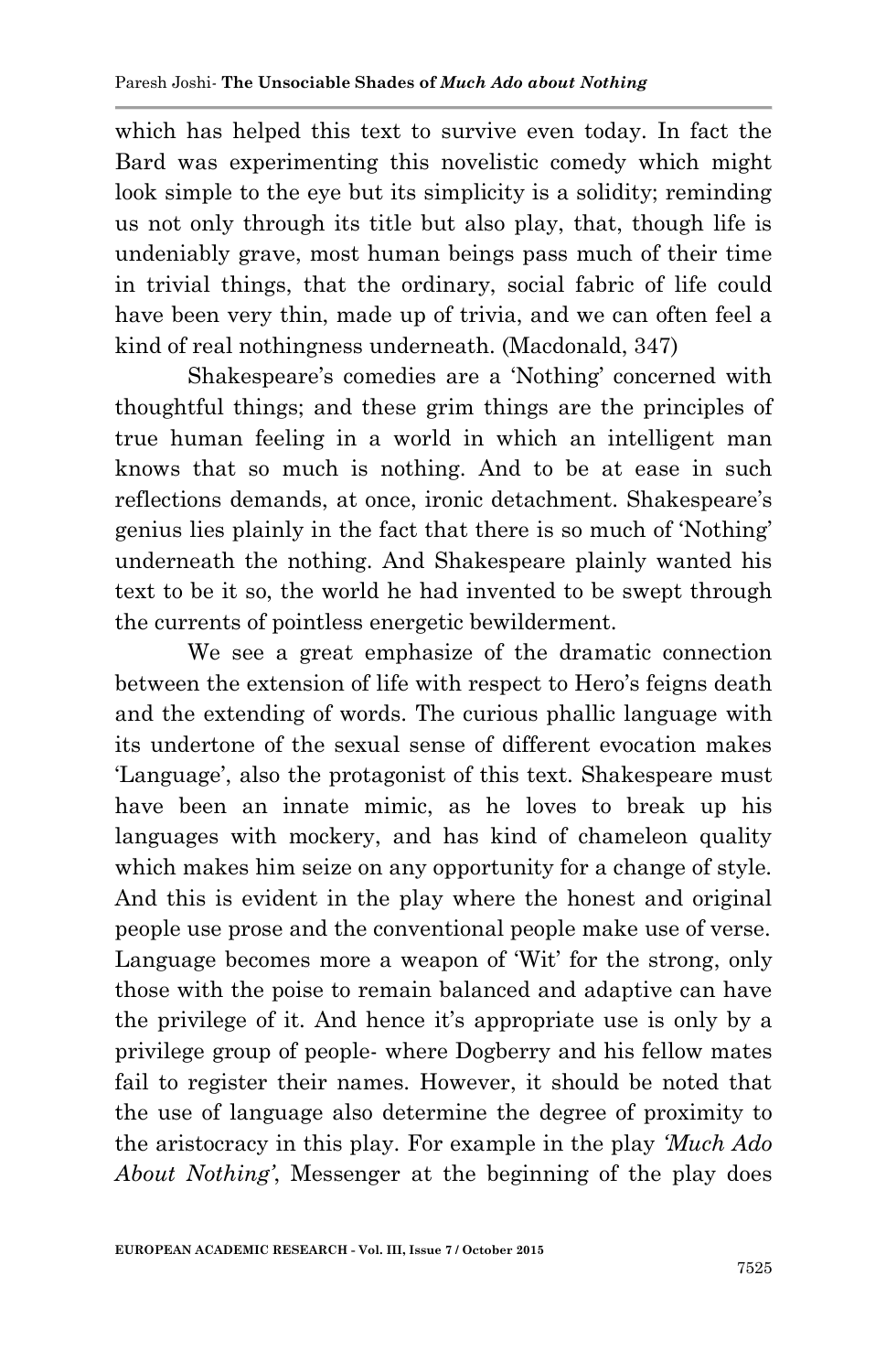make a good impression by his elegant use of aristocratic language in the following words-

> Messenger- Much deserved on his part, and equally remembered by Don Pedro. He hath borne himself beyond the promise of his age, doing in the figure of a lamb the feats of a lion. He hath indeed better bettered expectation than you must expect of me to tell you how." (Act 1, Scene 1, Line- 11-16)

Language was definitely a very important parameter to belong to an aristocratic class and being witty or intelligent were the traits that the characters were identified with. In fact, linguistic abilities were more a tester. And possessing these traits made the characters more desirable and more eligible.

Messina, the setting of the play is a world where all and sundry talks or loves to talk. And it is this skill with words which help them to socially survive and it is this delight in language which is shared by all the characters involved in the play from courtiers, soldiers to the lowest form of survivals in form of constables. However, Don John - the Bastard cannot join in:

> Don John: 'I am not of many words." (Act 1, Scene 1, Line-143-144)

The society of "Messina" is directed by demureness, convention and style as we are very much aware of but this wonderfully real and recognizable world of Messina also has one alternative bred within itself- a self-proclaimed hostile isolationist in form of Don John- the lawless brother who has dogged himself to a stand as to –

> "Therefore I have decreed not to sing in my cage." (Act 1, Scene 3, Line- 90 )

Interestingly, Shakespeare did need a villain in his play and he did find a ready-made in the popular theories about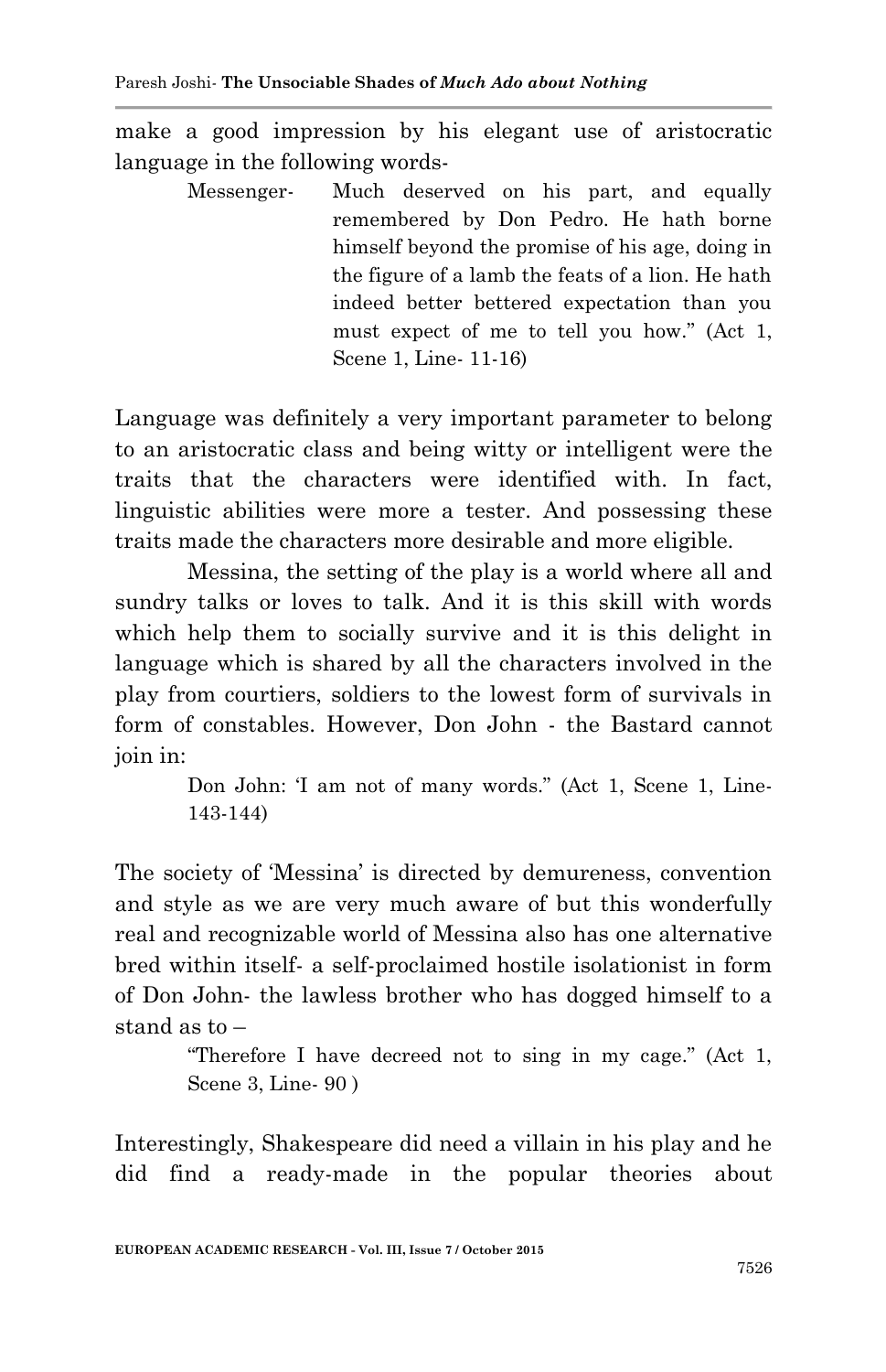psychological types. Francis Bacon referring to this tendency observes,

> "Bastards are envious: for he that cannot possibly mend his case will do what he can to impair others" Francis Bacon, "Of Envy" (Gill, 23)

This idea of having an illegitimate prince in the society amidst the aristocratic people sounds unpleasant not only to the ear but to the attitudes and the sensibilities of the people. Villain in any given comedy is always a threat to the play but a Bastard son is much more beyond the capacity of the comical text. To readers Don John doesn"t come to as a pack of surprise as he is not the only Bastard son or the illegitimate character whose presence stands as a constant threat to the stability of a society which is grounded in marriage and family values. We do find two other memorable "Bastards" in different other plays like-Philip Falconbridge in *King John*, and Edmund, the bastard son of Gloucester, in *King Lear.*

What is absorbingly evocative about Shakespeare's works is to obfuscate our reactions to the play and it's supposedly nature as it is basically a comedy but with a difference. But we do find more of confirmations rather than surprises in the play. At times in the play we might think of something is evidently wrong, but how much is wrong in Shakespeare's play? This of course raises fundamental questions about what Shakespeare's play is 'about'. Isn't there a need to dismiss this horribly long-lived idea that the play depends upon a deception and practices to make its action credible – it might give a critical relief, but it is historically disquieting. In putting that question, I certainly do not want to press for some moralistic judgement of the nature of this text. Yet, the text does provide a cultural context in a fine expertise of dramatic context as well.

The merits of *'Much Ado About Nothing'* also governs its confines. The sharpness of wit, the embellishments of tersely deceit, the coolness of tone- all these must be acknowledged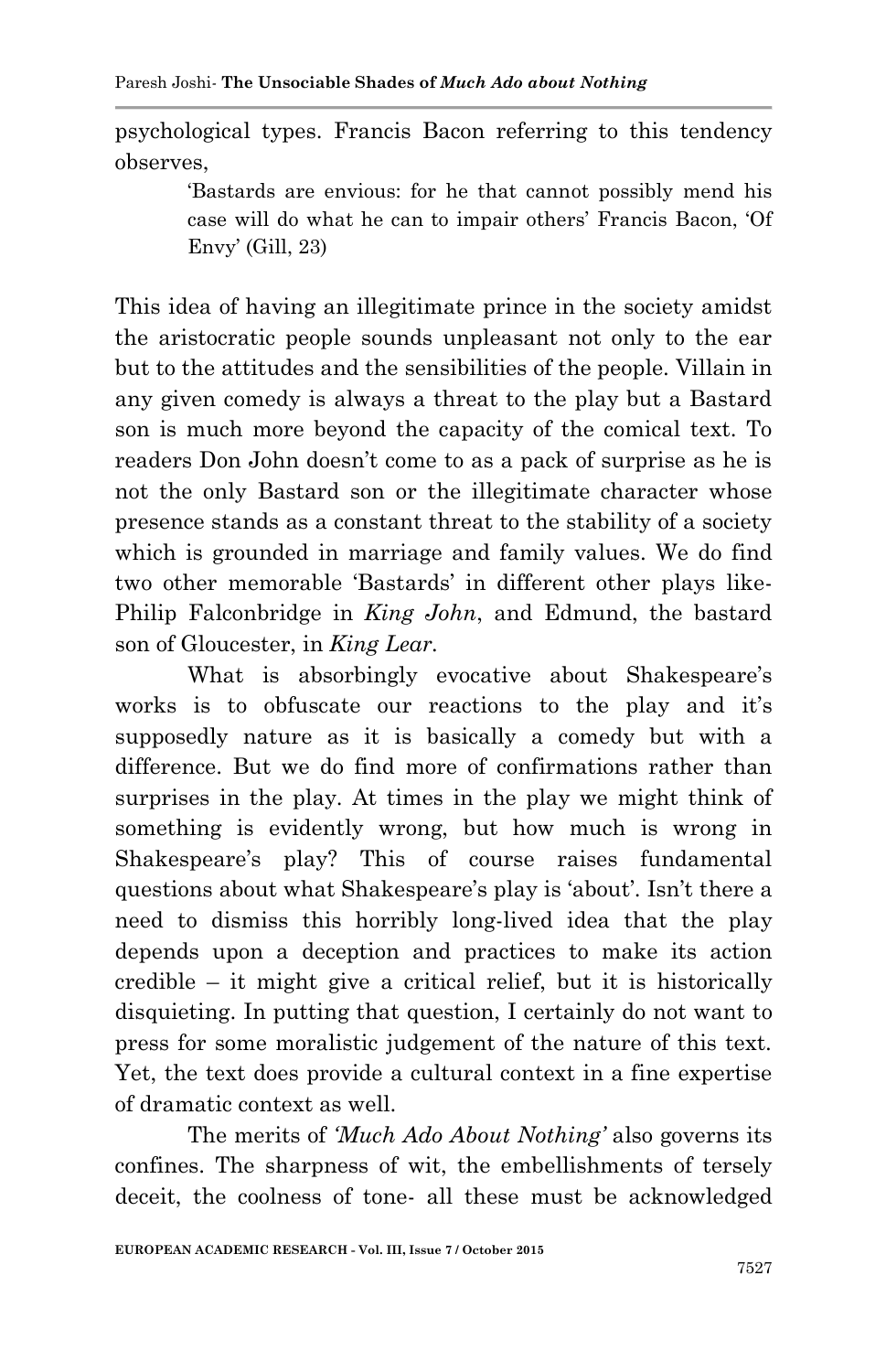that this play is certainly not a trivial play- one cannot say that the play has "nothing" in it but the plays elusiveness remains a little intangible. Yet Much Ado is serious in its concerns while always wearing the air of being entertainingly "About Nothing". Despite its lack of a ballasted society, the play has very much to do about "society" and it is more concerned with society and the contentment of life in society. If it does not present a breathing society in action, it presents and comments on outlines of conduct which withstand societies at large. The play features its concern with concepts of styles, ways of language and gesticulation and action which befit, in varying degrees, the intercourse of civilized people etc. And being a comedy it is also much to do with the follies of human beings, since this is the perpetual source of any comedy. Things like cuckoldry, deceptions, tricks, sexual innuendoes, duplicity might suggest misdemeanors against the value of modesty yet how come we fail to recognize the fact that it was yet the sixteenth century wherein these issues had not yet been fossilized in its society the way it has surprisingly evolved today.

# **REFERENCE:**

- Barbara, Everett. "Much Ado About Nothing: The Unsociable Comedy." *Bloom's Modern Critical Views: William Shakespeare*. Ed. Harold Bloom. Broomall(PA): Chelsea House Publishers, 2004. Print
- Bradshaw, Graham. "Dramatic Intentions in Othello." *Bloom's Modern Critical Views: William Shakespeare*. Ed. Harold Bloom. Broomall(PA): Chelsea House Publishers, 2004. Print
- Macdonald Ronald R. "Measure for Measure: The Flash Made World ." *Bloom's Modern Critical Views: William Shakespeare*. Ed. Harold Bloom. Broomall(PA): Chelsea House Publishers, 2004. Print